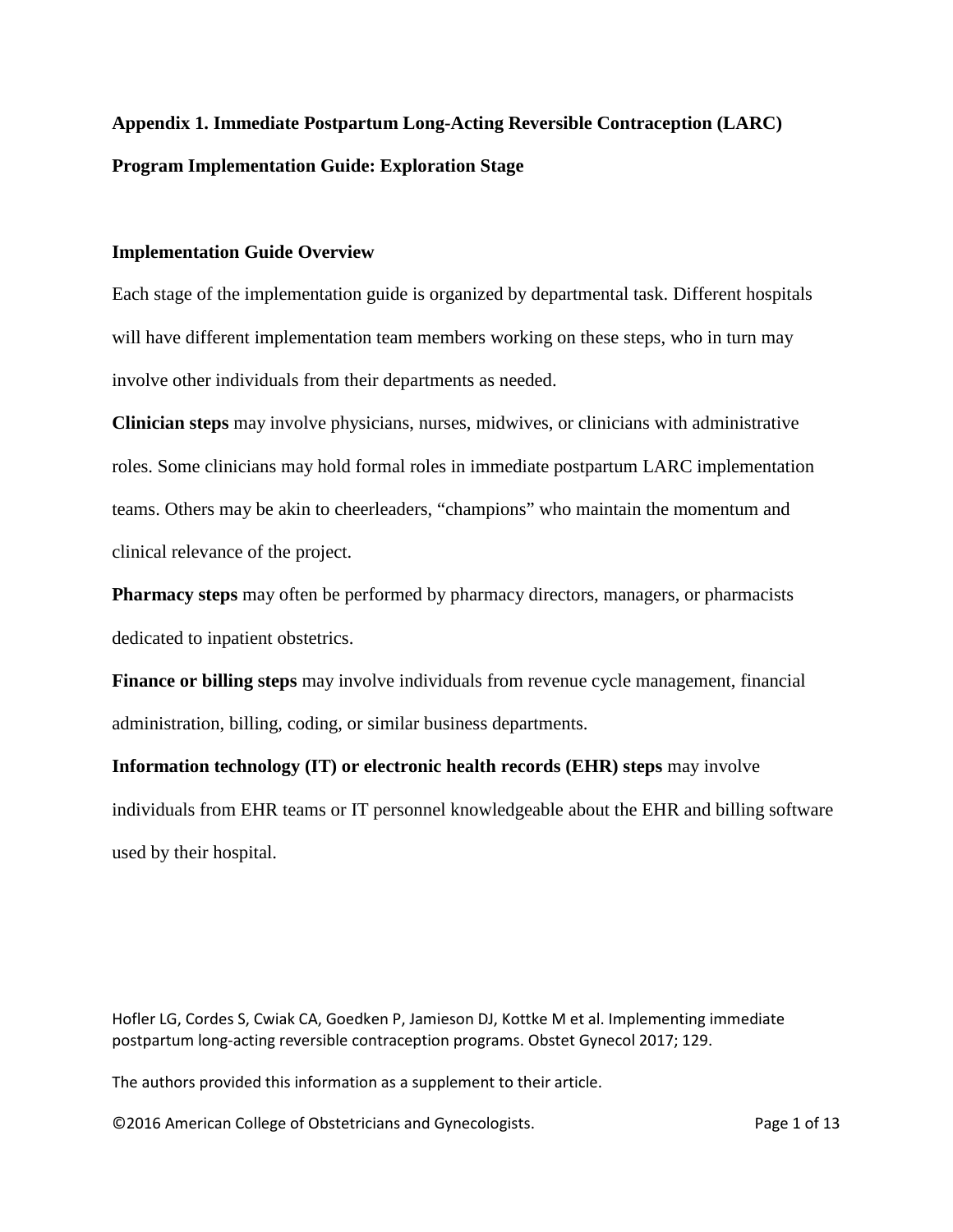

## **Exploration stage: Assessing the immediate postpartum LARC project**

IT, Information Technology; EHR, Electronic Health Record; LARC, Long Acting Reversible Contraception

The steps in the Exploration stage are most important in establishing the foundation for successful immediate postpartum LARC program implementation.

Identify project champions: In every hospital we studied, a clinician brought the idea of immediate postpartum LARC to the rest of the hospital and recruited other important individuals. Examples of project champion roles include physicians, nursing, midwifery, lactation, pharmacy, hospital executives, hospital or departmental administration, finance, billing, coding, business coordinators, managers, medical records, and information systems. Clinical, pharmacy, and financial champions are the most important.

Provide clinical evidence: Clinicians educate other team members about immediate

Hofler LG, Cordes S, Cwiak CA, Goedken P, Jamieson DJ, Kottke M et al. Implementing immediate postpartum long-acting reversible contraception programs. Obstet Gynecol 2017; 129. postpartum LARC, the clinical benefits, and the rationale for providing such a program. The

The authors provided this information as a supplement to their article.

©2016 American College of Obstetricians and Gynecologists. Page 2 of 13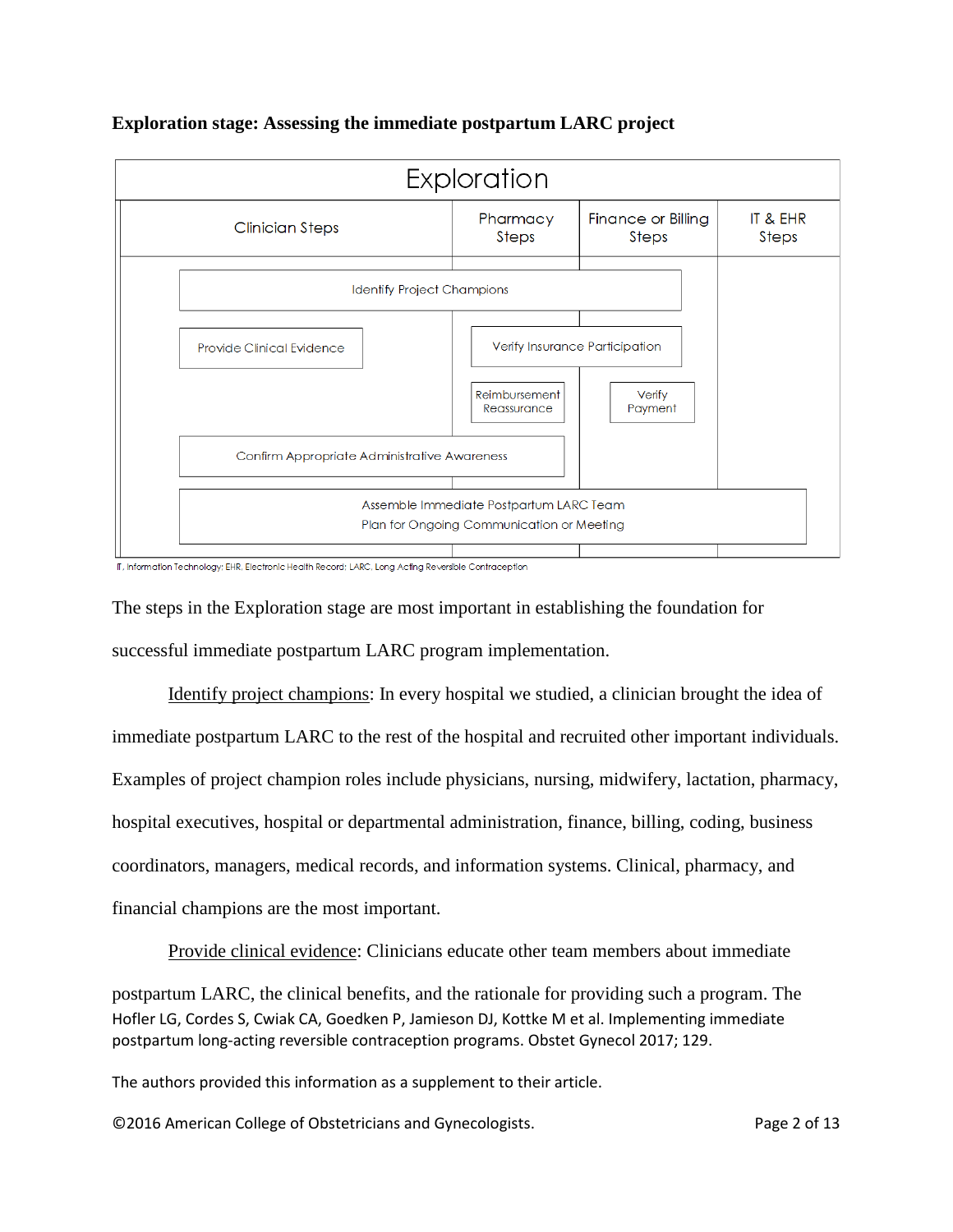American College of Obstetricians and Gynecologists' Immediate Postpartum LARC Resource Digest, available at https://www.acog.org/-

/media/Departments/LARC/IPPLARCResourceDigestReplaceable.pdf, provides references with answers to common clinical questions.

Verify insurance participation: Individuals from the pharmacy and from finance or billing may require information about program eligibility or for verification that insurers would participate in immediate postpartum LARC reimbursement programs.

Reimbursement reassurance; Verify payment: For budgeting and planning purposes, some pharmacy and financial departments may request detailed information about expected device costs and reimbursement levels. Device cost information came from the manufacturers, while the state Medicaid program provided reimbursement information.

Confirm appropriate administrative awareness: This step is hospital-specific. Every hospital will have a different level of administrative involvement appropriate for its immediate postpartum LARC program. Education of non-clinical administrators about the importance immediate postpartum LARC can again play a role in this step.

Hofler LG, Cordes S, Cwiak CA, Goedken P, Jamieson DJ, Kottke M et al. Implementing immediate postpartum long-acting reversible contraception programs. Obstet Gynecol 2017; 129. Assemble immediate postpartum LARC team; Plan for ongoing communication or meeting: Once the hospital has decided to proceed with an immediate postpartum LARC program, establishing a project team and communication plan is the next key step for successful program implementation. Often some of the same primary champions identified previously, particularly those with clinical, pharmacy, and financial perspectives, are the same individuals that comprise the core of the immediate postpartum LARC team. Clear team member

The authors provided this information as a supplement to their article.

©2016 American College of Obstetricians and Gynecologists. Page 3 of 13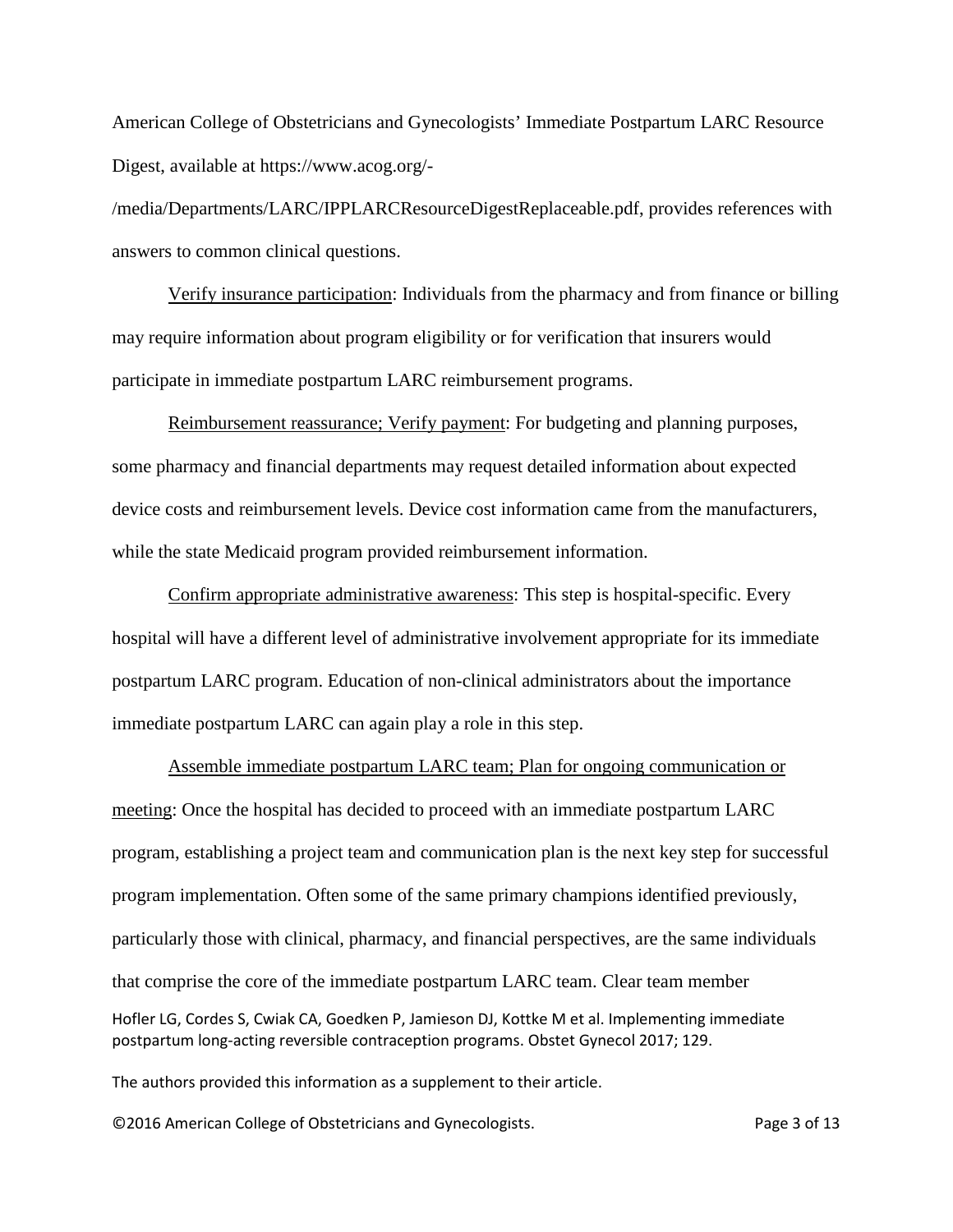responsibilities and a communication plan become important to prepare for immediate postpartum LARC amid competing priorities. For some teams this communication may occur within established contexts such as service-level meetings, or teams may create an immediate postpartum LARC workgroup with its own communication schedule.

Hofler LG, Cordes S, Cwiak CA, Goedken P, Jamieson DJ, Kottke M et al. Implementing immediate postpartum long-acting reversible contraception programs. Obstet Gynecol 2017; 129.

The authors provided this information as a supplement to their article.

©2016 American College of Obstetricians and Gynecologists. Page 4 of 13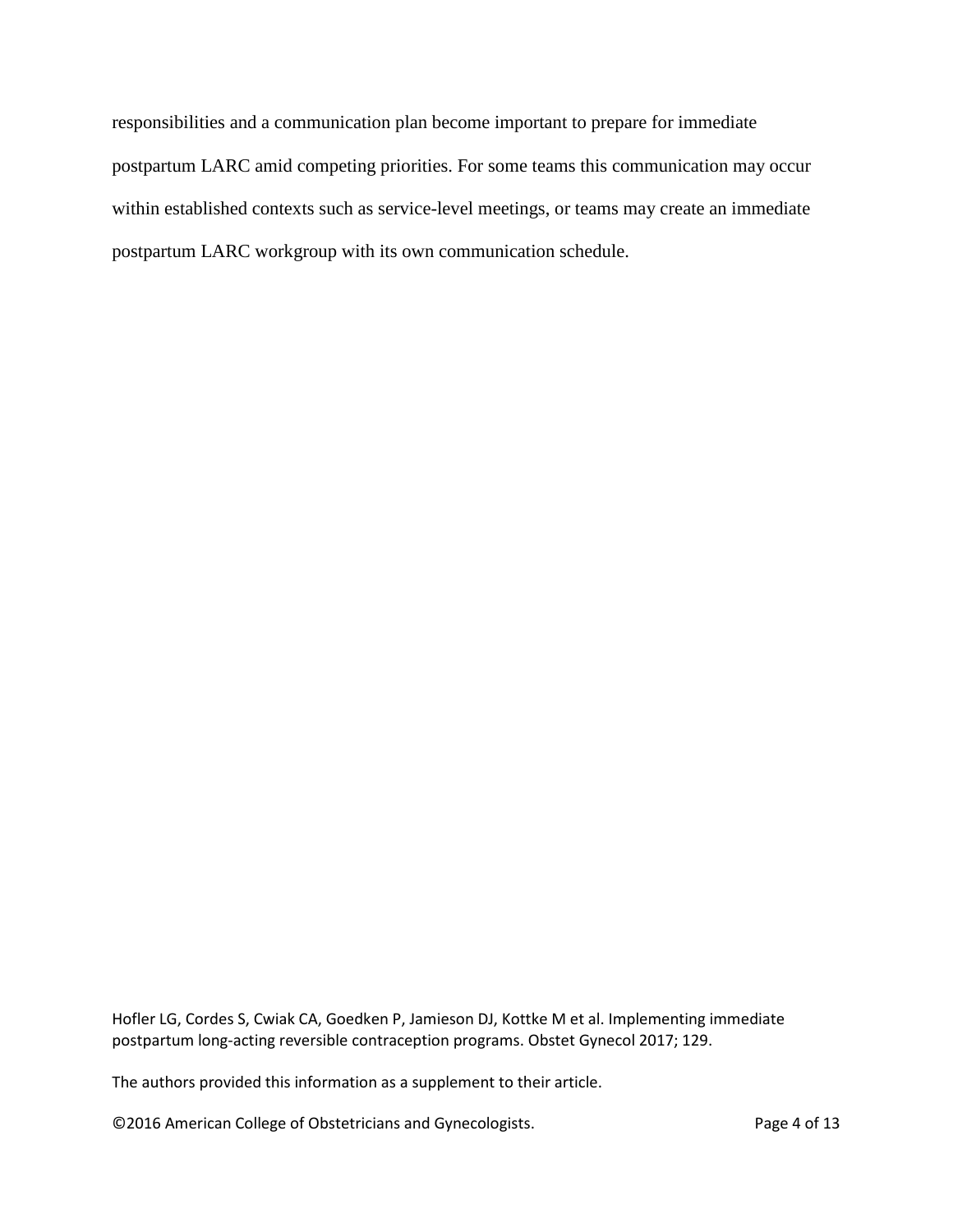**Appendix 2. Immediate Postpartum Long-Acting Reversible Contraception (LARC)** 

**Program Implementation Guide: Installation Stage**



# **Installation stage: Preparing to offer immediate postpartum LARC**

IT, Information Technology; EHR, Electronic Health Record; IUD, Intrauterine Device; P&T, Pharmacy and Therapeutics; MAR, Medication Administration Record

Hofler LG, Cordes S, Cwiak CA, Goedken P, Jamieson DJ, Kottke M et al. Implementing immediate postpartum long-acting reversible contraception programs. Obstet Gynecol 2017; 129. Because the steps in the Installation stage of implementing an immediate postpartum LARC program are interconnected across departments, regular communication about barriers encountered and steps completed is essential. A communication plan is particularly important in the case of team member turnover, a frequent occurrence in some hospitals and a common setback for immediate postpartum LARC implementation teams. Steps may not progress linearly

The authors provided this information as a supplement to their article.

©2016 American College of Obstetricians and Gynecologists. Page 5 of 13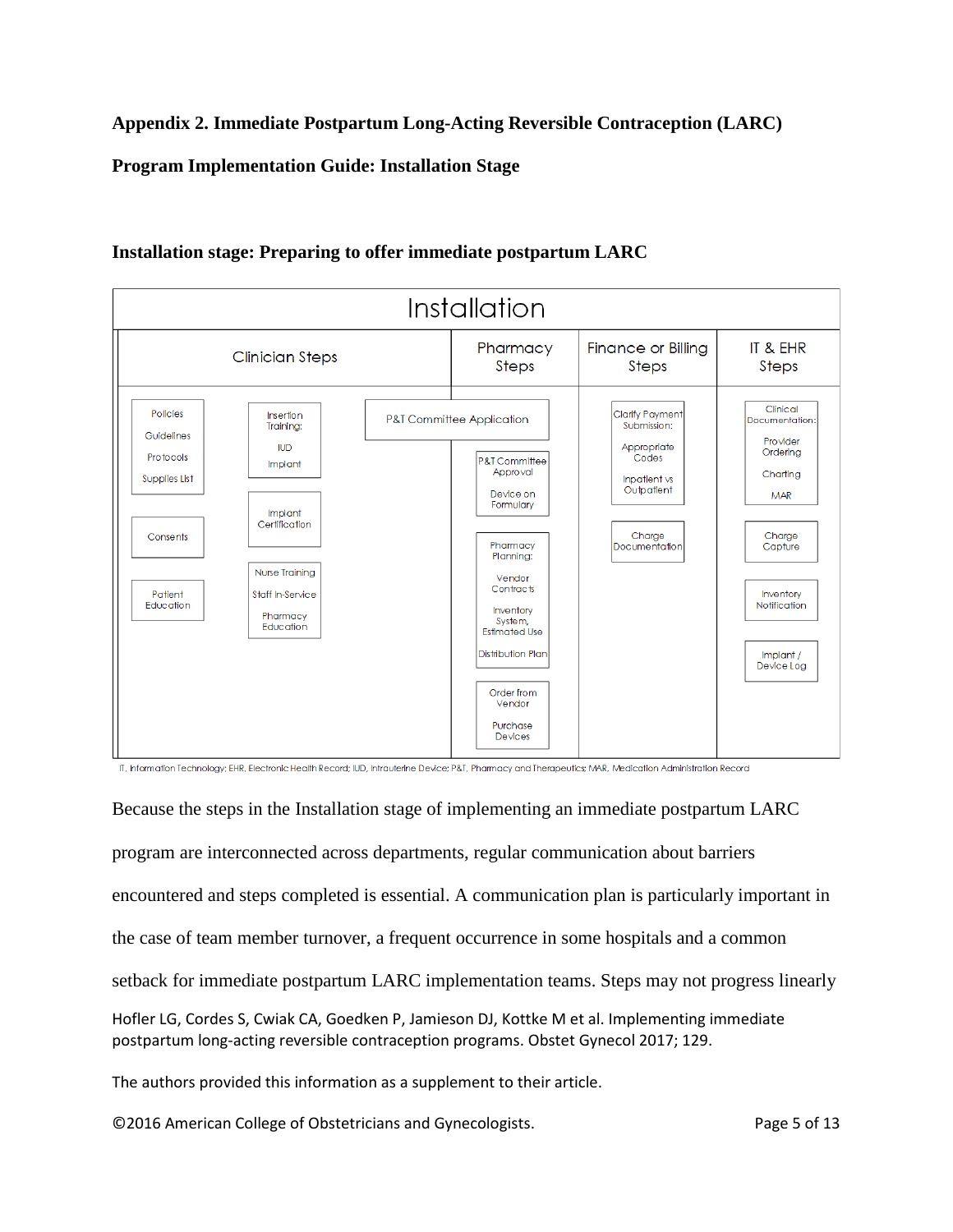in the order presented, nor is each step required for successful program implementation. However, an overview of the process may help reduce difficulties caused by unanticipated steps.

#### **Clinician document-related steps**

Policies, guidelines, protocols, or supply lists: The responsibility for assembling documents related to immediate postpartum LARC often falls to clinicians. Relevant hospital documents may include policies, eligibility guidelines, placement guidelines, or clinical protocols for implant and intrauterine device (IUD) placement after vaginal or cesarean delivery. This step should be tailored to each hospital's processes for new protocols. The American College of Obstetricians and Gynecologists' Immediate Postpartum LARC Resource Digest, available at https://www.acog.org/-

/media/Departments/LARC/IPPLARCResourceDigestReplaceable.pdf, contains links to helpful educational materials that include evidence and best practices for immediate postpartum LARC provision.

Consents: Each hospital should align the consent process with their institutional standards. Conversations about immediate postpartum LARC should begin during prenatal visits, similar to the timing of postpartum sterilization discussions. Unlike for sterilization in some cases, there is no mandatory waiting period before LARC placement.

Patient education materials may include prenatal contraceptive options materials, handouts specific to LARC methods focusing on placement timing, nursing education for after LARC placement, or post-discharge information.

Hofler LG, Cordes S, Cwiak CA, Goedken P, Jamieson DJ, Kottke M et al. Implementing immediate postpartum long-acting reversible contraception programs. Obstet Gynecol 2017; 129.

The authors provided this information as a supplement to their article.

©2016 American College of Obstetricians and Gynecologists. The example of 13 Page 6 of 13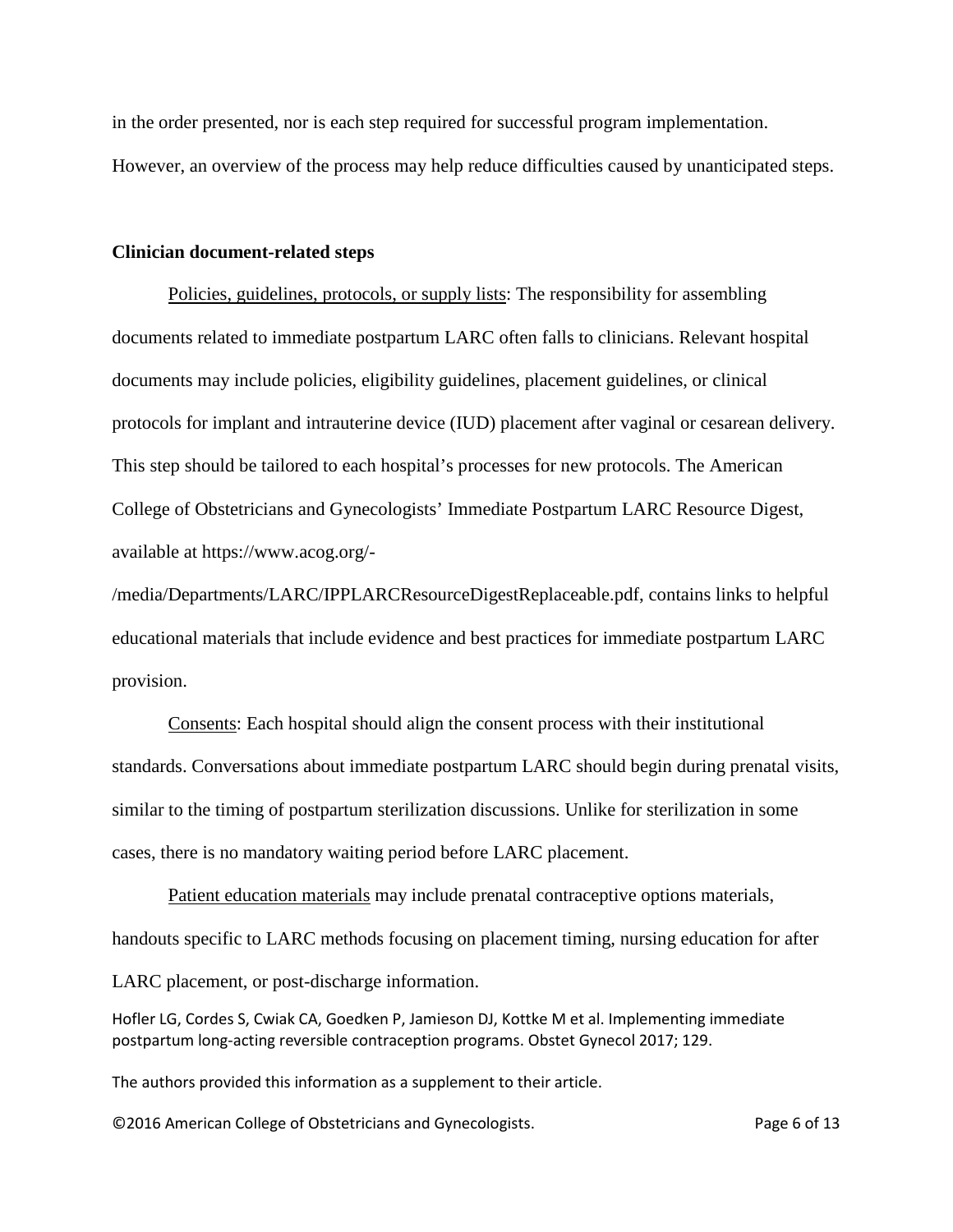## **Clinician education-related steps**

Insertion training: Postplacental IUD placement is different from IUD placement in the office setting. Clinicians planning to offer immediate postpartum IUDs may benefit from additional training. Clinicians wishing to offer the etonogestrel implant must undergo a Food and Drug Administration-approved training provided by the manufacturer.

Implant certification: The manufacturer of the contraceptive implants requires that only trained clinicians place contraceptive implants. Having documentation of training certification available can facilitate the hospital pharmacy ordering process.

Nurse training, Staff in-service, Pharmacy education: Every care provider participating in immediate postpartum LARC insertions should adequately understand the program and their role in it. Nurse training may include background education about immediate postpartum LARC as well as information about appropriate consent verification, medication administration record documentation, and patient education. Similarly, mother-baby unit staff such as patient care technicians or operating room personnel may require a brief introduction to the immediate postpartum LARC program and the tasks they may perform. Clinicians may be asked to provide information about LARC to pharmacists, or a pharmacy team member may educate the pharmacy department about the program.

#### **Pharmacy steps**

Hofler LG, Cordes S, Cwiak CA, Goedken P, Jamieson DJ, Kottke M et al. Implementing immediate postpartum long-acting reversible contraception programs. Obstet Gynecol 2017; 129. Pharmacy and Therapeutics committee application: Pharmacists and clinicians often work together on their hospital's process to bring LARC onto the inpatient hospital formulary. For many hospitals, the first steps may include pharmacy and therapeutics committee

The authors provided this information as a supplement to their article.

©2016 American College of Obstetricians and Gynecologists. Page 7 of 13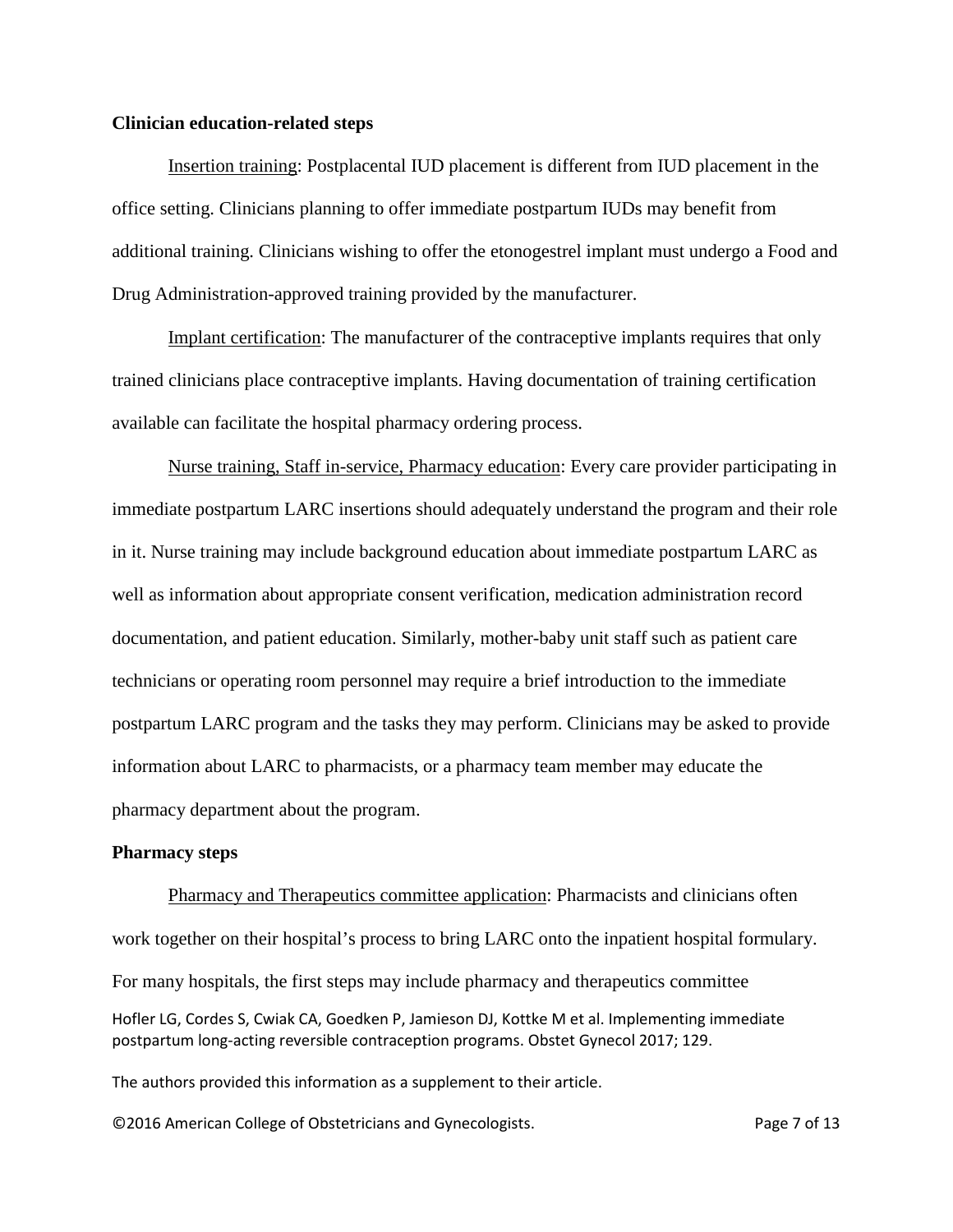applications for each device. Clinicians may need to educate pharmacy and therapeutics committee members about current practices in office LARC provision in addition to providing information about immediate postpartum provision. References supporting immediate postpartum LARC, including those found the in Immediate Postpartum LARC Resource Digest referenced above, can be helpful.

Pharmacy and Therapeutics committee approval; Device on formulary: Pharmacists or clinicians may resolve pharmacy and therapeutics committee requests as agreed upon by the team; at this step, clarity of responsibilities is important. Final committee approval, and IUD and implant placement on the hospital inpatient formulary, should be communicated to postpartum LARC implementation team members.

Pharmacy planning: Vendor contracts: Hospitals may obtain most of their inpatient medications from a limited number of bulk suppliers who often do not carry IUDs or contraceptive implants. Hospital pharmacies may need to establish or negotiate new contracts with device manufacturers.

Pharmacy planning: Inventory system; Estimated use: Pharmacies may work with information technology staff to adapt existing inventory systems to immediate postpartum LARC. Clinicians and the pharmacy may work together to estimate LARC use for appropriate order volume.

Pharmacy planning: Distribution plan: Because devices are costly and immediate postpartum IUD placement is time-sensitive, a LARC distribution and storage plan is critical to

The authors provided this information as a supplement to their article.

©2016 American College of Obstetricians and Gynecologists. Page 8 of 13

Hofler LG, Cordes S, Cwiak CA, Goedken P, Jamieson DJ, Kottke M et al. Implementing immediate postpartum long-acting reversible contraception programs. Obstet Gynecol 2017; 129.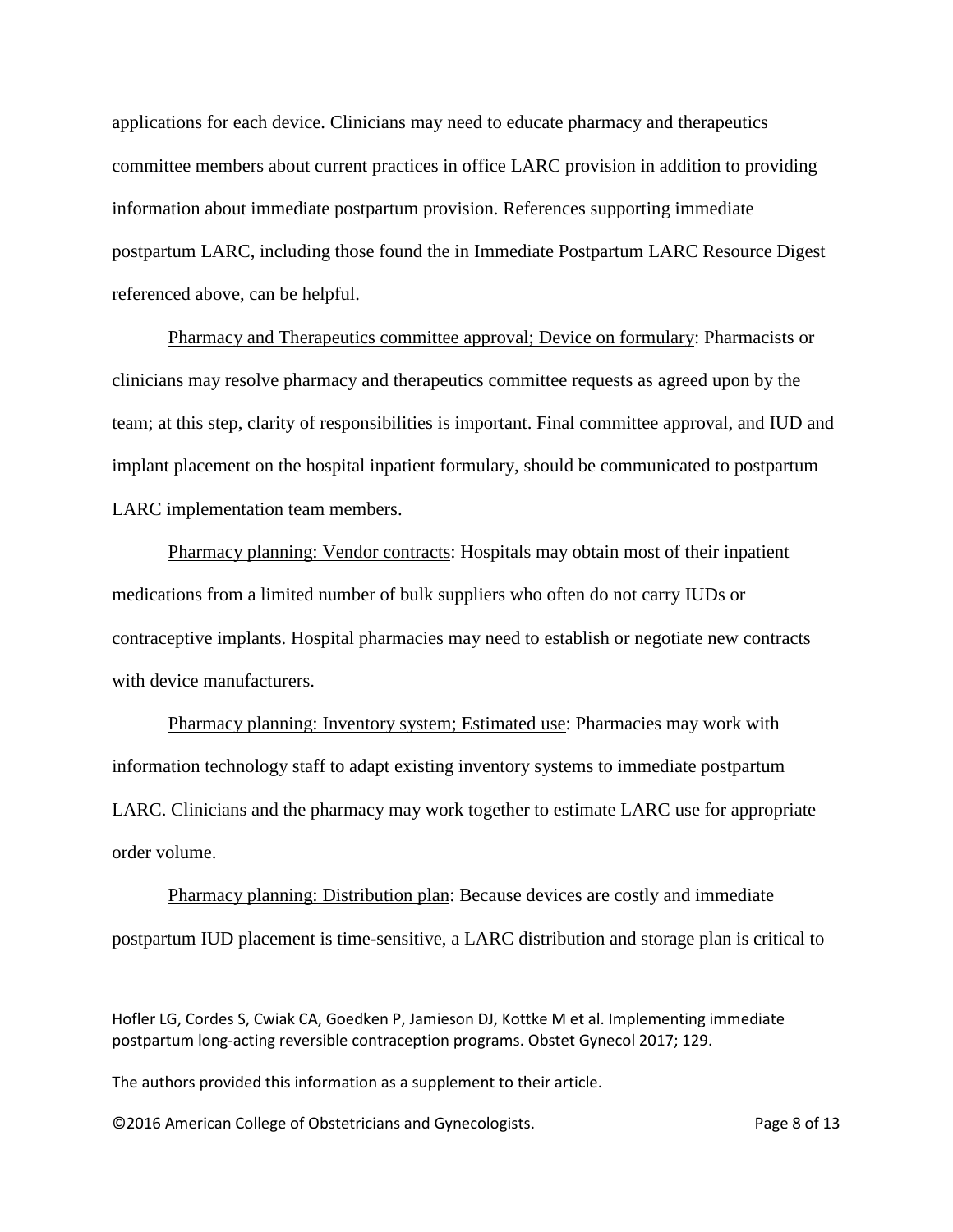LARC program success. It is convenient for IUDs to be stored in protected electronic medication dispensing systems within the labor and delivery unit for timely access.

Order from vendor; Purchase devices: The final pharmacy-related step in preparing to offer immediate postpartum LARC is to obtain the devices.

#### **Finance or billing steps**

Clarify payment submission: Finance or billing team members may require communication from insurers regarding appropriate charge codes for LARC devices, placement, and any modifiers or additional information about the charge submission process to ensure timely payments. Financial personnel should ensure that coding teams and clinicians are aware of their roles in immediate postpartum LARC charge submission. Clinicians may not appreciate the distinction between LARC placement in inpatient and outpatient units.

Charge documentation: Finance or billing team members may work with information technology personnel to update their hospital's software for charge documentation and charge submission.

### **Information technology and electronic health record steps**

Information technology personnel are involved in preparing the electronic health record and related computer systems for documenting, tracking, and charging for LARC placement.

Hofler LG, Cordes S, Cwiak CA, Goedken P, Jamieson DJ, Kottke M et al. Implementing immediate postpartum long-acting reversible contraception programs. Obstet Gynecol 2017; 129. Clinical documentation: Computer systems modifications for immediate postpartum LARC clinical documentation may not be extensive. Often, hospital processes for documenting consent, medication orders, procedural time-outs, medication administration, and clinical procedures can be readily adapted to immediate postpartum LARC. Clinicians and the

The authors provided this information as a supplement to their article.

©2016 American College of Obstetricians and Gynecologists. Page 9 of 13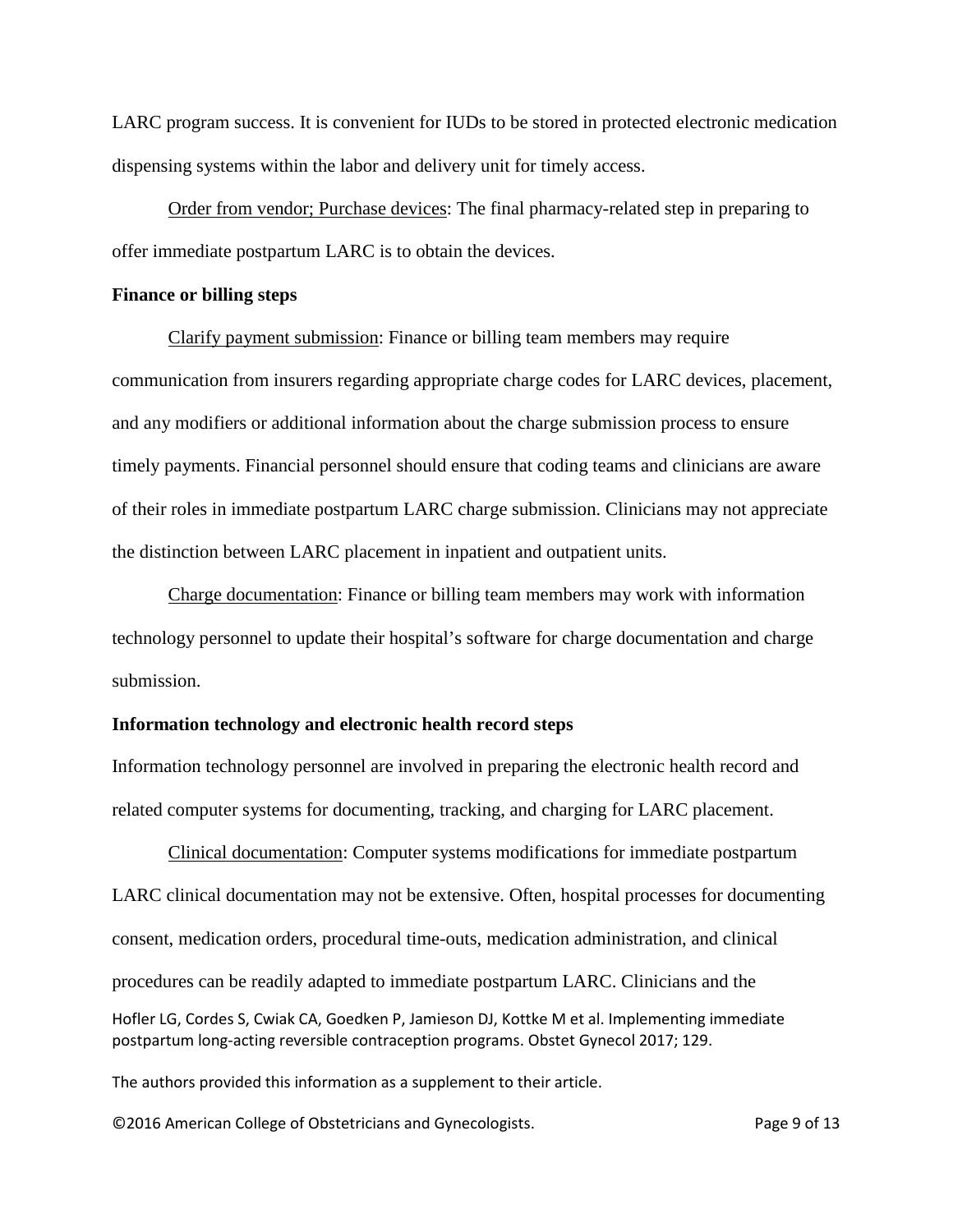information technology department may build procedural templates for IUD or implant placements. Hospitals may consider creating electronic order sets with standard medications and supplies for IUD or implant placement.

Charge capture: This step is tailored to each hospital's existing charge capture processes and software. Information technology team members can assist in integrating electronic health records and finance systems to adequately capture charges for devices and their placement. Simulation and close communication between financial and information technology team members are particularly important to this segment of the revenue cycle.

Inventory notification: Information technology team members can help adapt existing pharmacy inventory management systems to immediate postpartum LARC. These adaptations may include tracking LARC usage, updating numbers of devices in electronic medication dispensing systems, and alerting the pharmacy department about levels of devices in stock.

Implant or device log: Hospitals may consider whether they need to create a log of individual devices that are placed. If so, information technology personnel may be able to streamline this process by capturing lot numbers from medication administration documentation.

Hofler LG, Cordes S, Cwiak CA, Goedken P, Jamieson DJ, Kottke M et al. Implementing immediate postpartum long-acting reversible contraception programs. Obstet Gynecol 2017; 129.

The authors provided this information as a supplement to their article.

©2016 American College of Obstetricians and Gynecologists. Page 10 of 13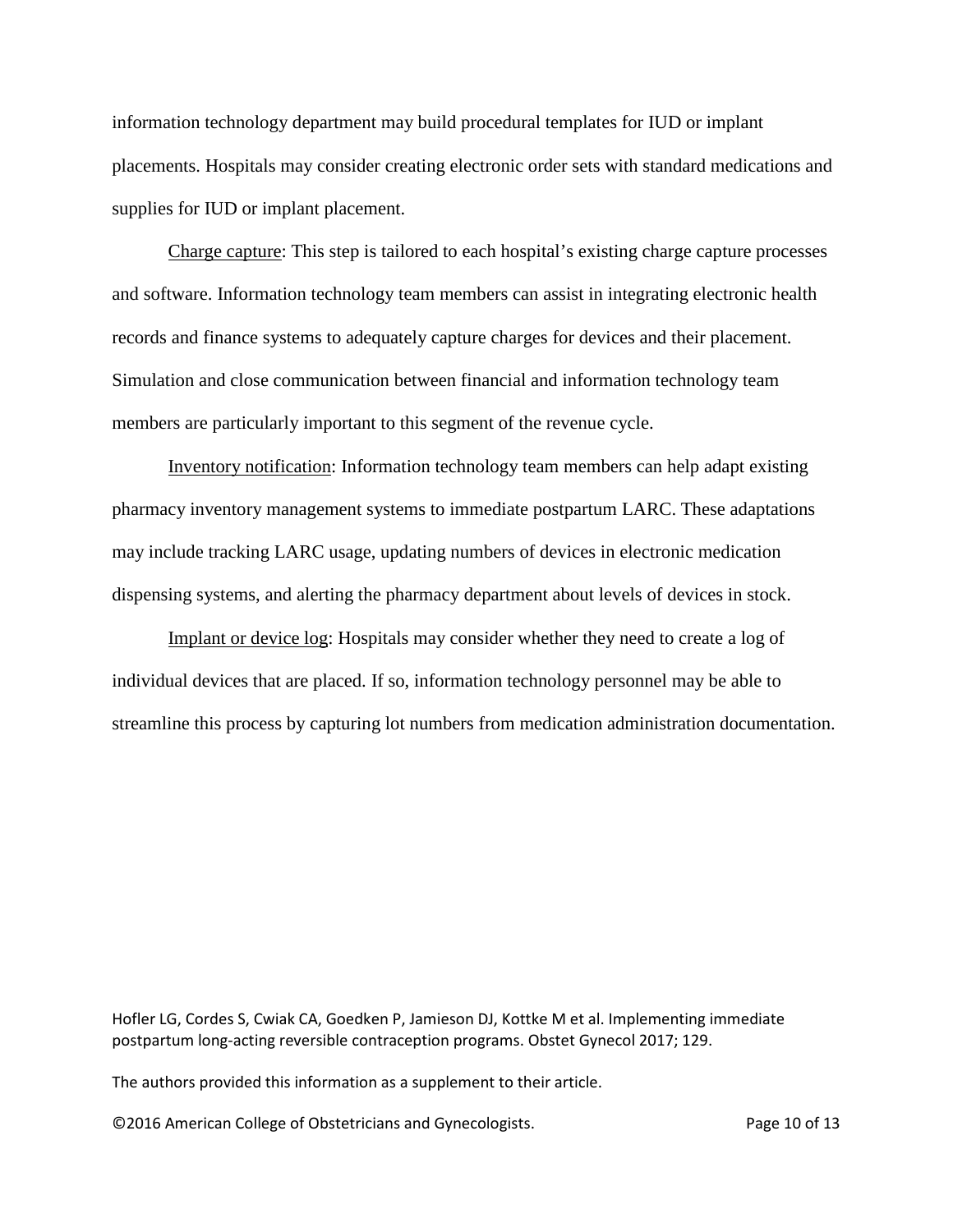**Appendix 3. Immediate Postpartum Long-Acting Reversible Contraception (LARC)** 

**Program Implementation Guide: Implementation and Sustainability Stage**

**Implementation and Sustainability Stage: Placing devices and adapting the immediate** 

**postpartum LARC program**



Even with simulation during the Installation stage of immediate postpartum LARC program implementation, a successful program requires piloting and adaptation to be fully implemented and sustained. Each hospital will need to adjust its immediate postpartum LARC program to local circumstances. Some hospitals may consider establishing immediate postpartum LARC programs offering only one type of device, with plans for expansion to other devices, as a way to pilot the process. Others may consider a low-volume trial period for troubleshooting the process.

Hofler LG, Cordes S, Cwiak CA, Goedken P, Jamieson DJ, Kottke M et al. Implementing immediate postpartum long-acting reversible contraception programs. Obstet Gynecol 2017; 129.

The authors provided this information as a supplement to their article.

©2016 American College of Obstetricians and Gynecologists. Page 11 of 13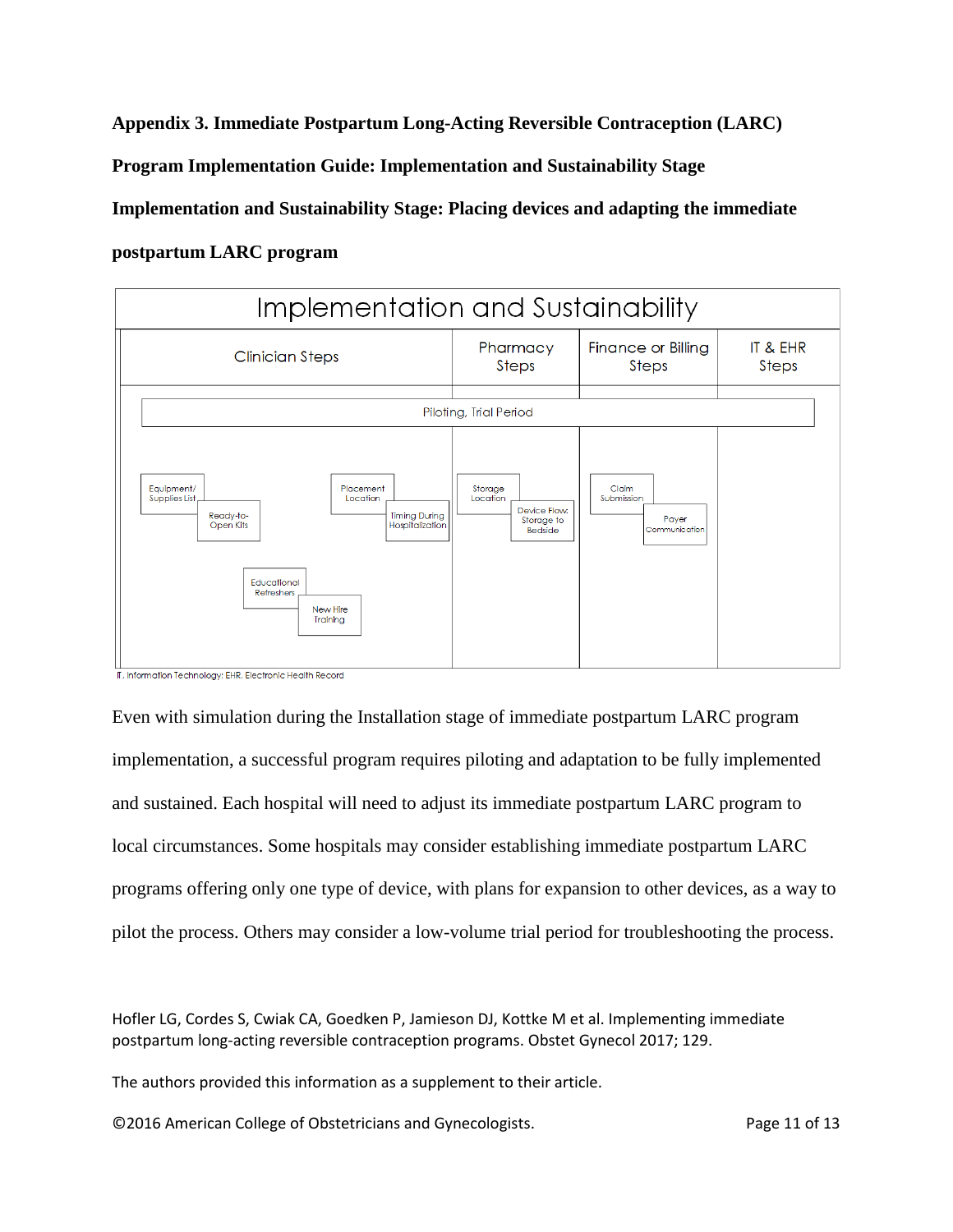Frequent communication among implementation team members is essential to responding to challenges and improving immediate postpartum LARC programs.

Clinician documents: Equipment / supplies list; Ready-to-open kits: Similar to the office setting, clinicians may approach device placement by having a list of equipment and supplies to gather, or by creating ready-to-open kits. Communication among clinical team members including technicians who may gather supplies, information technology personnel for creating electronic order sets, and pharmacists can be helpful in deciding which approach to try first and whether to test other approaches.

Clinician education: Educational refreshers; New hire training: Once hospitals begin offering immediate postpartum LARC, clinicians may need updates about process changes, procedural reminders, or additional practice. Additionally, new staff require education about the immediate postpartum LARC program and their role in it. The new hire training process may prompt educational updates, and clinician refreshers may inform training for new staff members. This step applies to pharmacy and financial departments as well.

Hofler LG, Cordes S, Cwiak CA, Goedken P, Jamieson DJ, Kottke M et al. Implementing immediate postpartum long-acting reversible contraception programs. Obstet Gynecol 2017; 129. Device storage, placement, and timing: Intrauterine device (IUD) placement should occur soon after placental delivery. After a few placements, the flow of devices through the hospital should be evaluated. Slow transport from IUD storage location to the delivery room may trigger a change in IUD storage location. Contraceptive implant placement is less time-sensitive and may occur in any location. Patient delays related to implant placement may require re-evaluation of placement timing, which could impact placement and storage locations. The physical layout of

The authors provided this information as a supplement to their article.

©2016 American College of Obstetricians and Gynecologists. Page 12 of 13